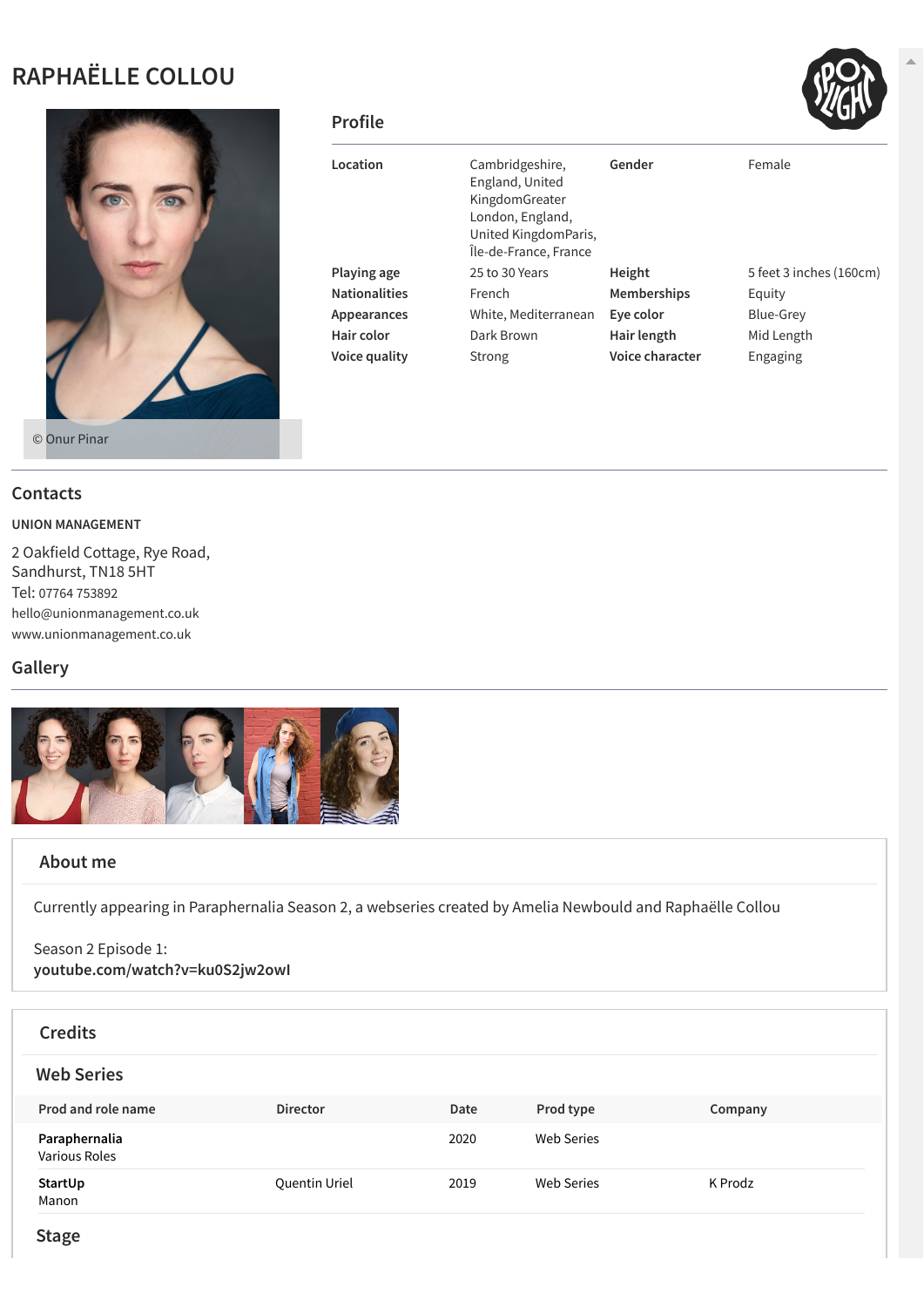| Prod and role name                                       | <b>Director</b>                         | <b>Date</b> | Prod type     | Company                   |
|----------------------------------------------------------|-----------------------------------------|-------------|---------------|---------------------------|
| Electre<br>Choryphée                                     | Marceau Deschamps-Ségura 2018           |             | <b>Stage</b>  | Morceaux de Champs Egarés |
| We Don't Make Babies The Way We<br><b>Used To</b><br>Her | Lauren Allen                            | 2018        | <b>Stage</b>  | Dévisage Théâtre          |
| Chatroom & Pronoun (double bill)<br>Emily & Dr Monroe    | Jonathan Moore                          | 2016        | <b>Stage</b>  | <b>ALRA</b>               |
| Valhalla<br>Daughter                                     | Joe McInnes                             | 2015        | <b>Stage</b>  | Theatre 503               |
| <b>Musical</b>                                           |                                         |             |               |                           |
| Prod and role name                                       | <b>Director</b>                         | Date        | Prod type     | Company                   |
| <b>Rocky Horror Picture Show</b><br><b>Riff Raff</b>     | Corey Mandell                           | 2017        | Musical       | Timberlane                |
| The Wizard of Oz<br>Wicked Witch of the West             | Kenn Oldfield                           | 2015        | Musical       | <b>ALRA</b>               |
| <b>Site Specific</b>                                     |                                         |             |               |                           |
| Prod and role name                                       | <b>Director</b>                         | Date        | Prod type     | Company                   |
| thespaceinbetween<br>R                                   | Nicholas Walsh                          | 2018        | Site Specific | Theatre TOnight           |
| Raphaëlle is Touring<br>Self                             | Raphaëlle Collou                        | 2017        | Site Specific | Dévisage Théâtre          |
| Cabaret                                                  |                                         |             |               |                           |
| Prod and role name                                       | <b>Director</b>                         | Date        | Prod type     | Company                   |
| The Coq'Hot<br>Mado                                      | Marion Geoffray and<br>Raphaëlle Collou | 2013        | Cabaret       | The Coq'Hot               |
| <b>Feature Film</b>                                      |                                         |             |               |                           |
| Prod and role name                                       | <b>Director</b>                         | Date        | Prod type     | Company                   |
| <b>Fille et Flingue</b><br>Hank                          | Donald Takeshita-Guy                    | 2014        | Feature Film  | Nerve End Films           |
| Karl's Birthday<br>Lolo                                  | Donald Takeshita-Guy                    | 2013        | Feature Film  | Nerve End Films           |
| <b>Short Film</b>                                        |                                         |             |               |                           |
| Prod and role name                                       | <b>Director</b>                         | Date        | Prod type     | Company                   |
| Ordinaire<br>Sophie                                      | Ambroise Evano                          | 2018        | Short Film    |                           |
| Dirty Little Pig / Car<br>Natalie / Kelly                | Justin Edgar                            | 2015        | Short Film    | <b>ALRA</b>               |
| <b>Film school</b>                                       |                                         |             |               |                           |
| Prod and role name                                       | <b>Director</b>                         | Date        | Prod type     | Company                   |
| Spot<br>Alice                                            | Kenzo lacono                            | 2018        | Film school   |                           |
| <b>Rehearsed Reading</b>                                 |                                         |             |               |                           |
| Prod and role name                                       | <b>Director</b>                         | Date        | Prod type     | Company                   |